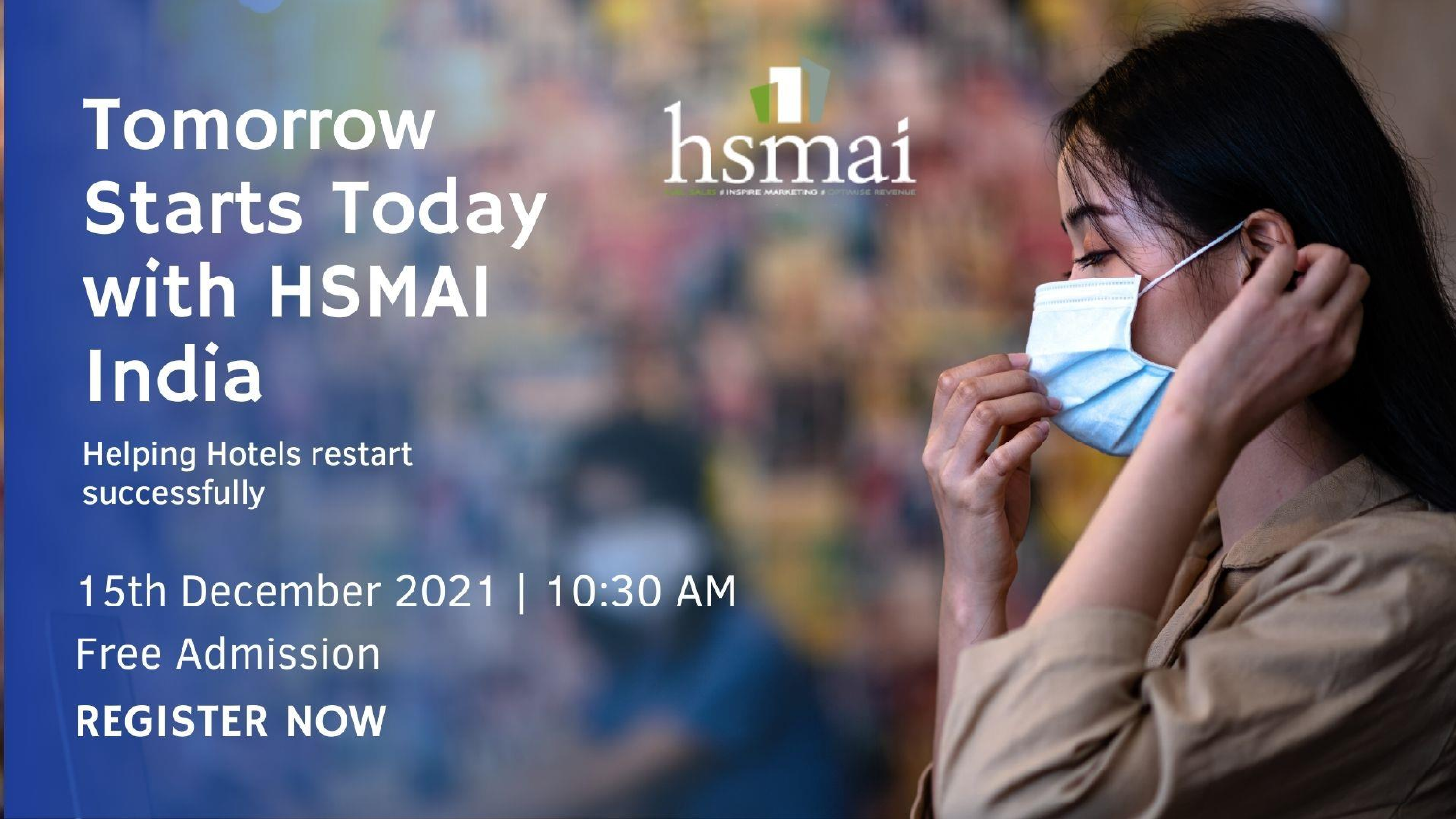Aman Gupta Director of Revenue Management, India Hyatt Hotels & Resorts

## LOOK AHEAD TO AVOID BEING LEFT BEHIND

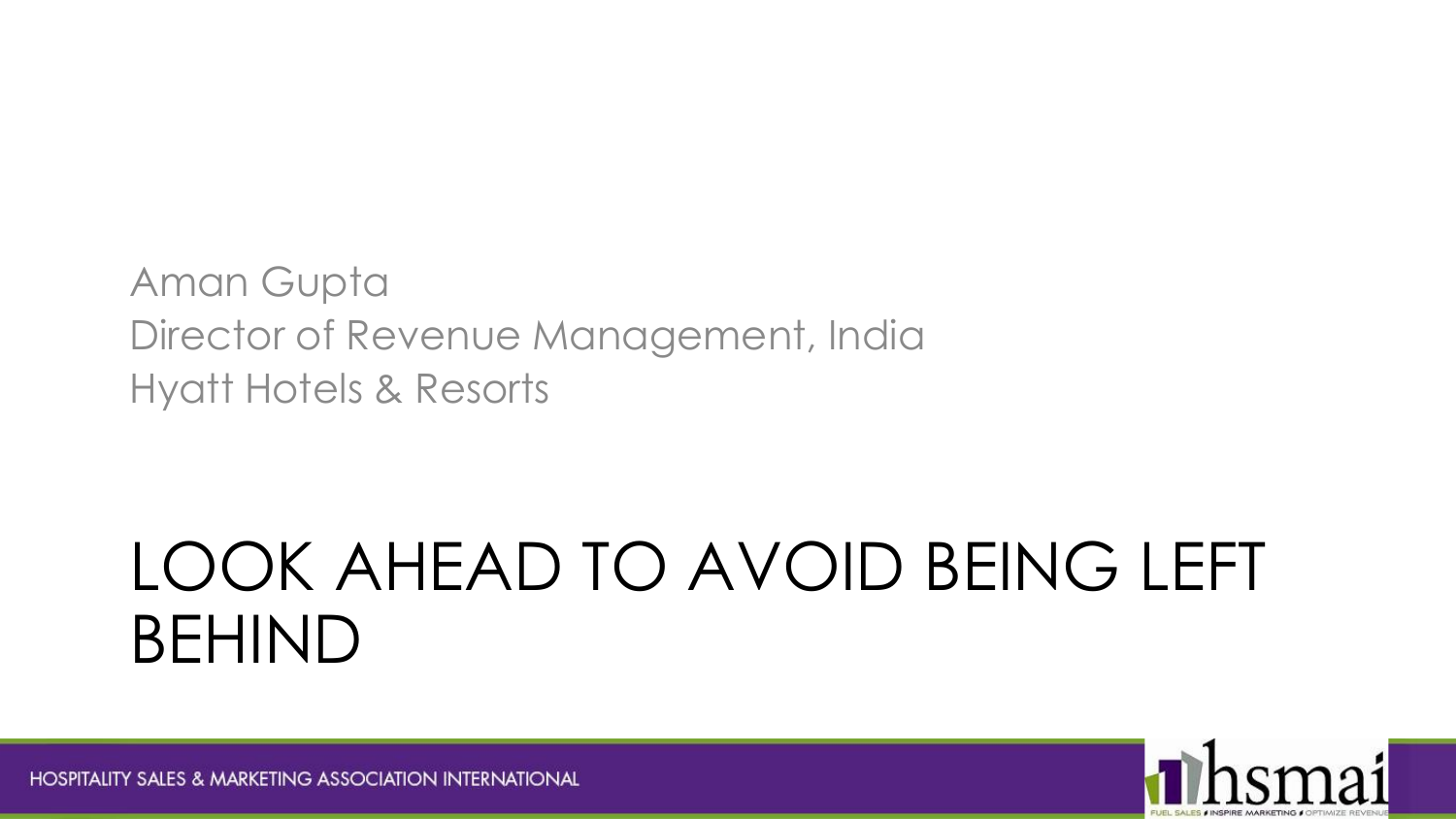# Forward looking market data



Forward looking market occupancy data – Demand AI (Rategain)/ Market Insight(OTA Insight)/ Demand 360 & Recovery Insight(Travelclick)/Forward STR

Flight search data – Top countries/cities searching, Length of Stay

Google search trends to understand market better

OTA Extranet data – Provide a lot of information on booking window/ cancellation trends, Geo mix

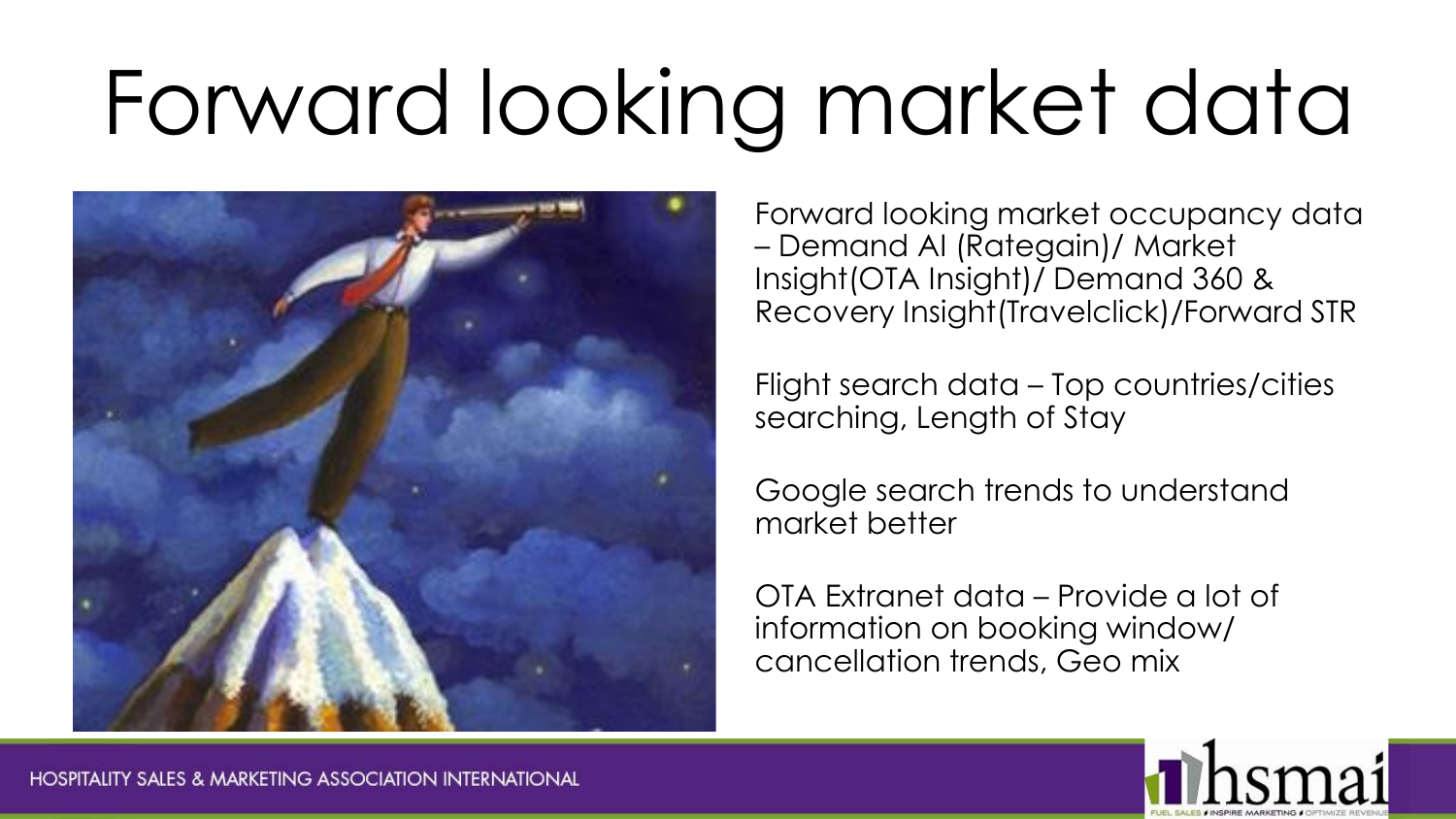## COVID HAS COMPLETELY CHANGE THE WAY BOOKINGS ARE MADE

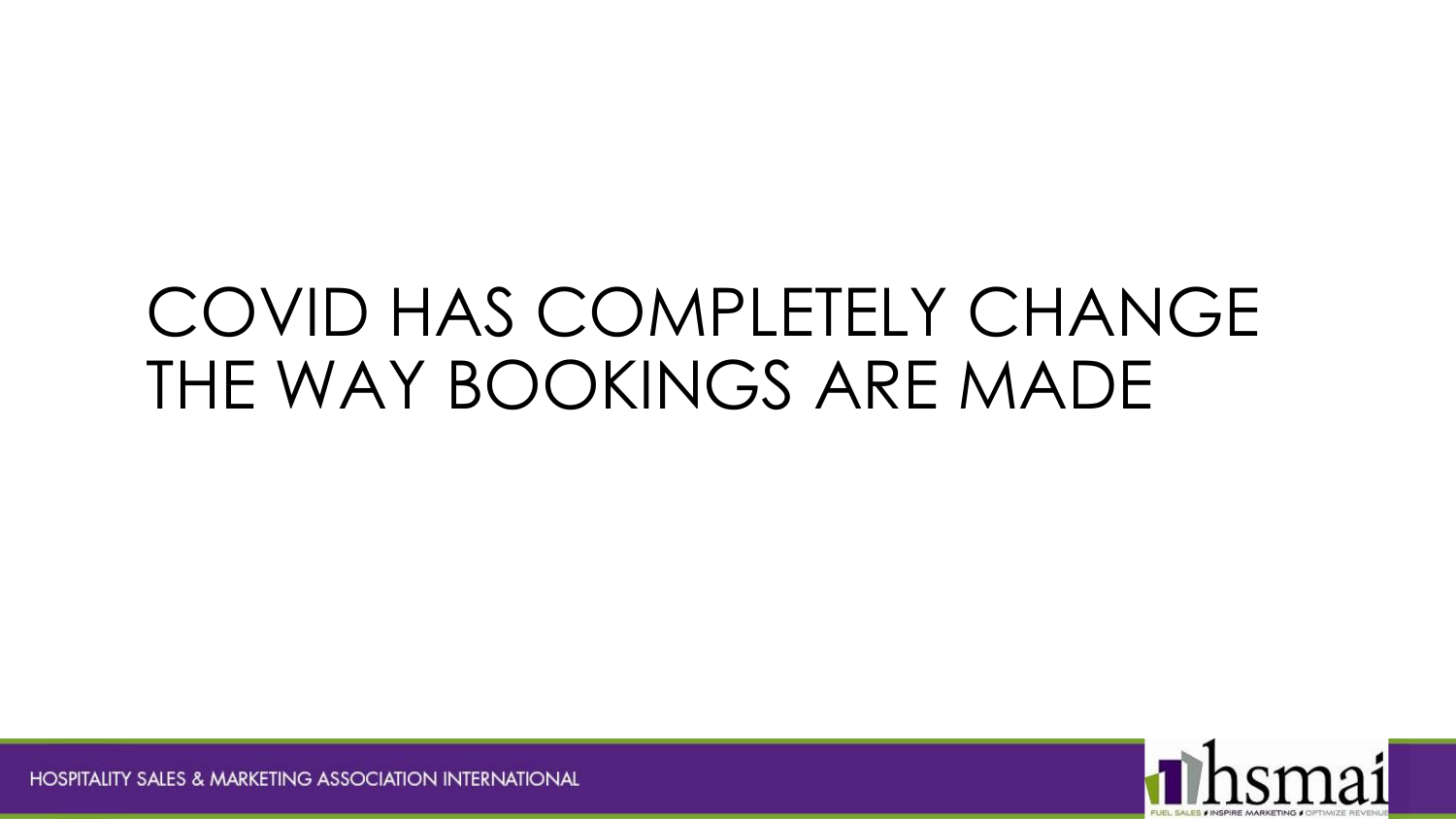#### How to forecast in very unstable environment

|                                                                                               | Forecast with proper<br>assumptions, monitor<br>market movements and<br>market segmentation | Understand country/state<br>rules concerning Covid-<br><b>Flight</b><br>restrictions/Banquet<br>restriction etc | <b>Dynamic pricing</b><br>approach                           | Focus on demand by Geo<br>Source (country as well as<br>cities)                                                           |
|-----------------------------------------------------------------------------------------------|---------------------------------------------------------------------------------------------|-----------------------------------------------------------------------------------------------------------------|--------------------------------------------------------------|---------------------------------------------------------------------------------------------------------------------------|
|                                                                                               | Booking lead time by<br>channels                                                            | Cancellation ratio by<br>channels                                                                               | Historical data is of very<br>little importance<br>currently | Leisure and City hotels<br>have different recovery<br>curves and need to be<br>managed based on<br>market specific trends |
| <b>Focus on total hotel</b><br>revenue management<br>and do not limit to only<br>room revenue |                                                                                             |                                                                                                                 |                                                              |                                                                                                                           |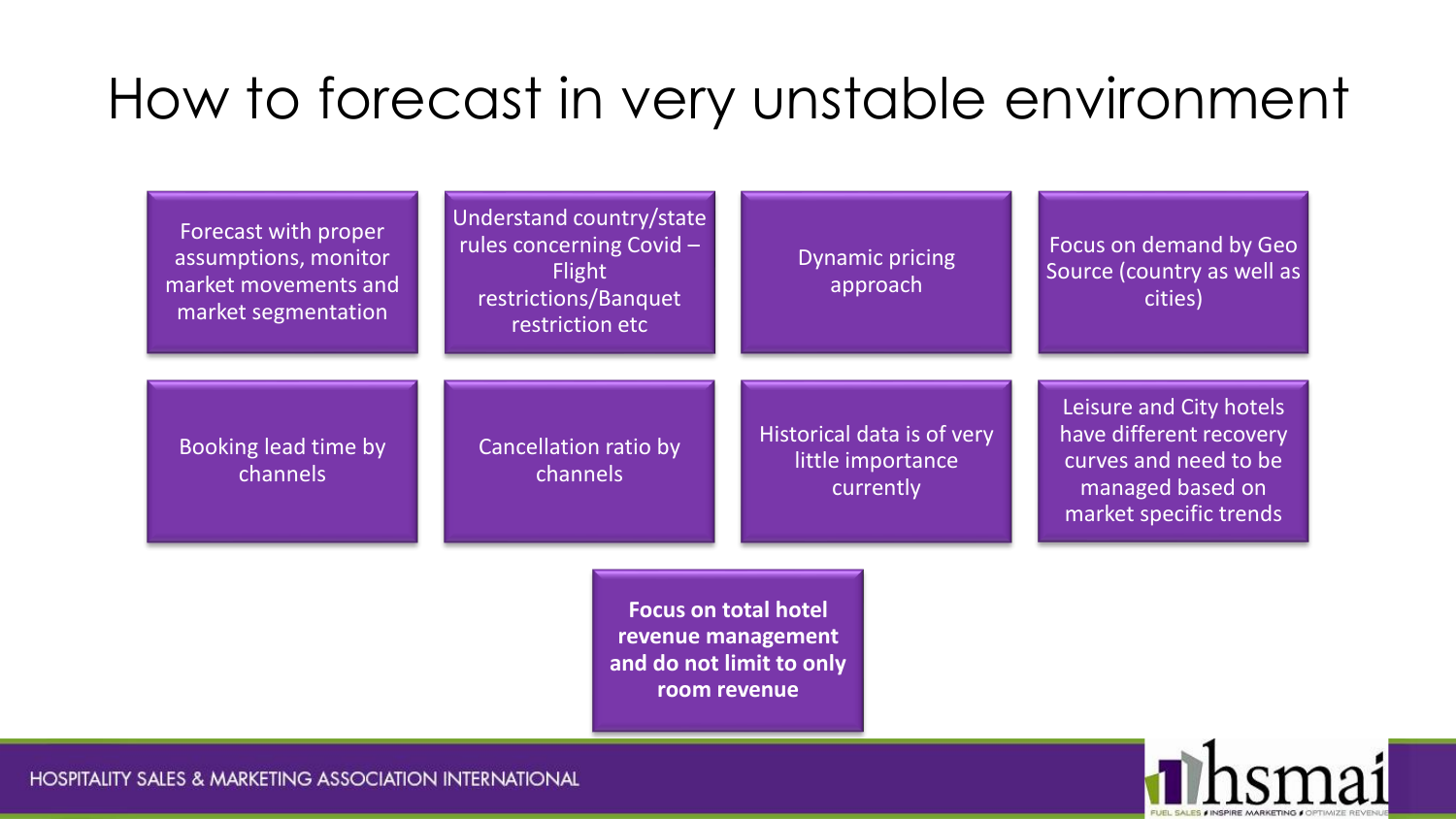## Way Forward

- Demand generation would be key
- Understand and analyse the profile of the guests
- Digital marketing to play key role for demand generation – understand the customer journey
- Increase Frequencies of engagement with channel partners, internal and external market information
- Leverage you existing database
- **Adapt to change quickly**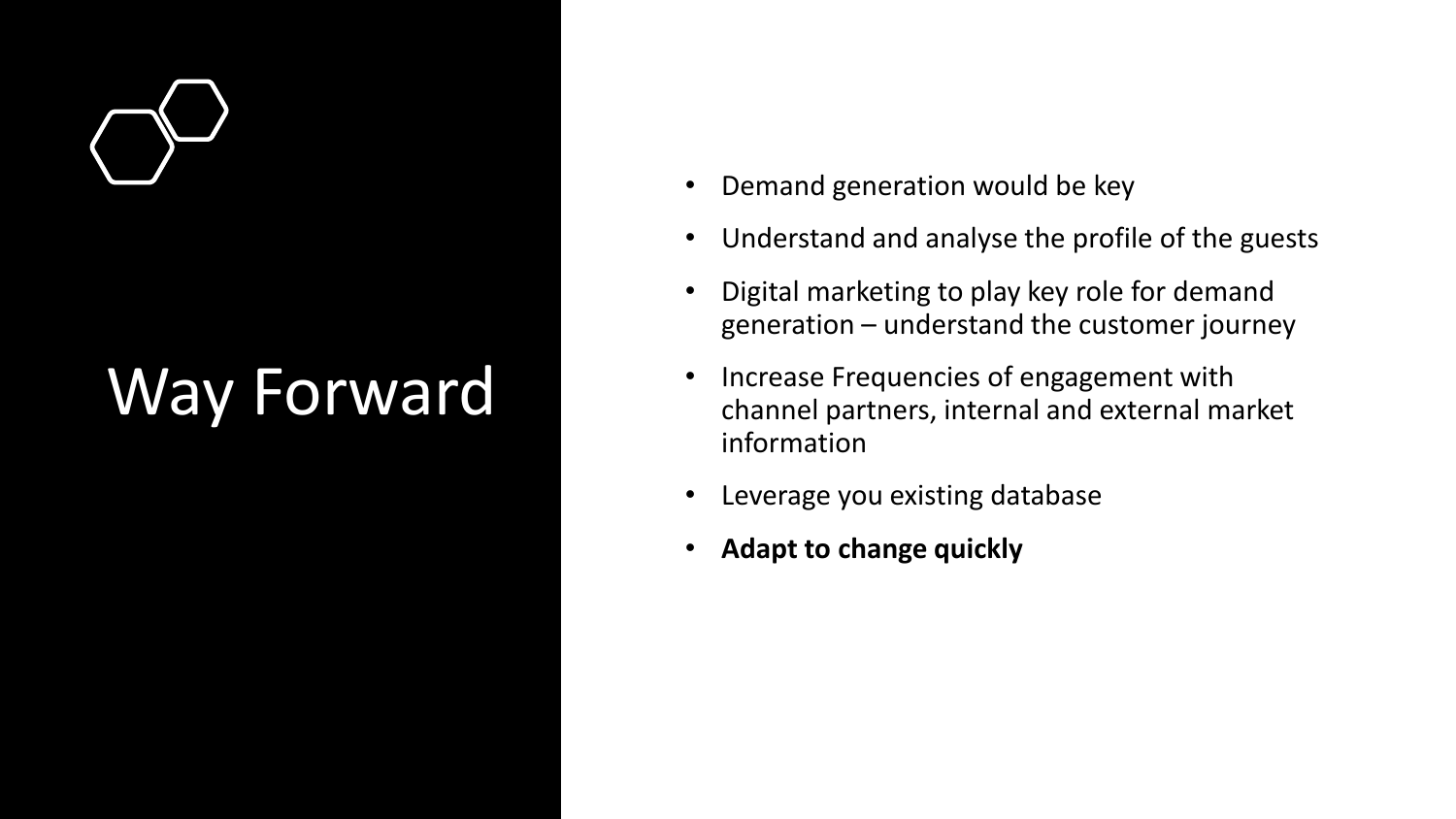

#### **Hsmai-india**.org

## Over to Sonnia Singh & Mr Parveen Chander